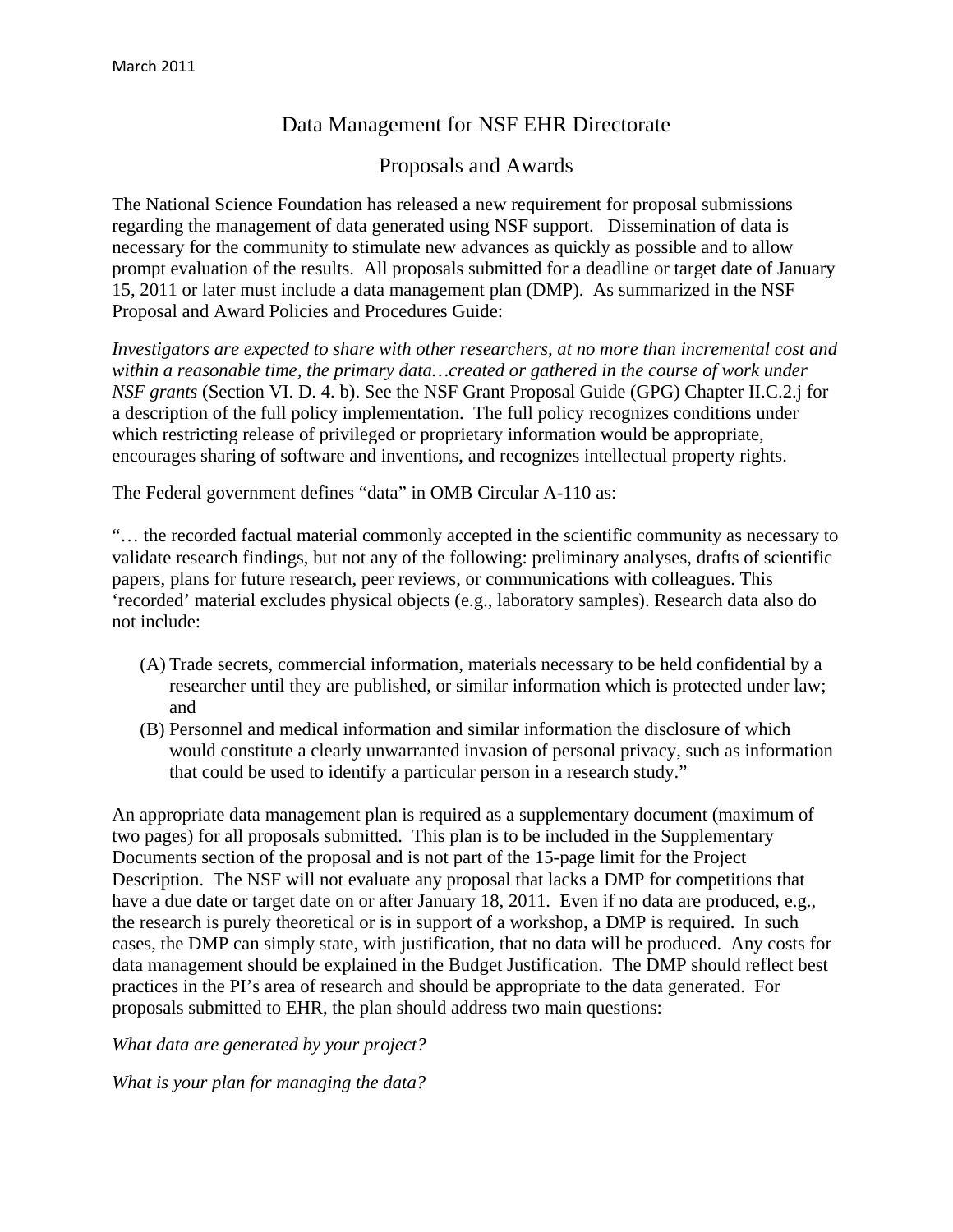According to the NSF Proposal and Award Policies and Procedures Guide (see AAG Chapter VI.D.4), the Data Management Plan may include:

- 1. the types of data, samples, physical collections, software, curriculum materials, and other materials to be produced in the course of the project;
- 2. the standards to be used for data and metadata format and content (where existing standards are absent or deemed inadequate, this should be documented along with any proposed solutions or remedies);
- 3. policies for access and sharing including provisions for appropriate protection of privacy, confidentiality, security, intellectual property, or other rights or requirements;
- 4. policies and provisions for re-use, re-distribution, and the production of derivatives; and
- 5. plans for archiving data, samples, and other research products, and for preservation of access to them.

Data on EHR projects involving human subjects should be made available to the public subject to constraints imposed by IRB decisions. Other data, such as software, publications, and curricula, should be made available subject to intellectual property rights. Any data collection required by the program announcement should be incorporated into the proposal's DMP. For example, the management of assessment, evaluation, or monitoring data required for all projects within a given program should be addressed in the data management plan. Some universities and professional organizations have explicit data management policies that PIs might wish to consult for guidance in developing a DMP. For example, the Inter-University Consortium for Political and Social Research has guidelines and useful examples

(http://www.icpsr.umich.edu/icpsrweb/ICPSR/dmp/index.jsp).

PIs should use the opportunity of the DMP to give thought to matters such as:

- The types of data that their project might generate and eventually share with others, and under what conditions
- How data are to be managed and maintained until they are shared with others
- Factors that might impinge on their ability to manage data, e.g. legal and ethical restrictions on access to non-aggregated data
- The lowest level of aggregated data that PIs might share with others in the scientific community, given that community's norms on data
- The mechanism for sharing data and/or making them accessible to others
- Other types of information that should be maintained and shared regarding data, e.g. the way it was generated, analytical and procedural information, and the metadata

### *Period of data retention.*

EHR is committed to timely and rapid data distribution. However, it recognizes that types of data can vary widely and that acceptable norms also vary by scientific discipline. It is strongly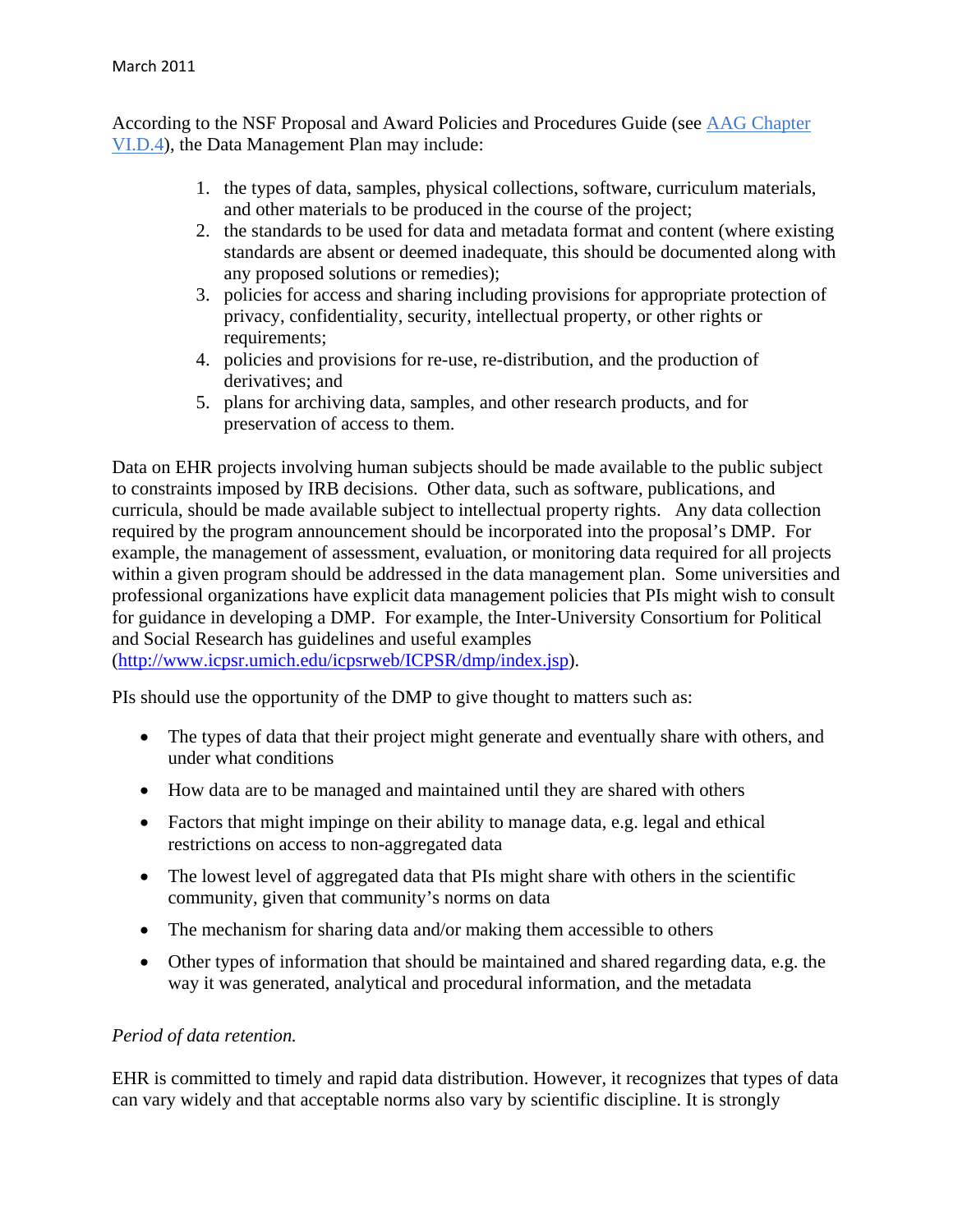committed, however, to the underlying principle of timely access, and applicants should address how this will be met in their DMP statement.

#### *Data formats and dissemination.*

The DMP should describe data formats, media, and dissemination approaches that will be used to make data and metadata available to others. Policies for public access and sharing should be described, including provisions for appropriate protection of privacy, confidentiality, security, intellectual property, or other rights or requirements. Research centers and major partnerships with industry or other user communities must also address how data are to be shared and managed with partners, center members, and other major stakeholders.

#### *Data storage and preservation of access.*

The DMP should describe physical and cyber resources and facilities that will be used for the effective preservation and storage of research data. These can include third party facilities and repositories.

#### *Additional possible data management requirements.*

More stringent data management requirements may be specified in particular NSF solicitations or result from local policies and best practices at the PI's home institution. Additional requirements will be specified in the program solicitation and award conditions. Principal Investigators to be supported by such programs must discuss how they will meet these additional requirements in their Data Management Plans.

#### **Post-Award Monitoring**

After an award is made, data management will be monitored primarily through the normal Annual and Final Report process and through evaluation of subsequent proposals.

#### *Annual Reports.*

Annual reports, required for all multi-year NSF awards, must provide information on the progress on data management and sharing of the research products. This information could include citations of relevant publications, conference proceedings, and descriptions of other types of data sharing and dissemination of results.

#### *Final Project Reports.*

Final Project Reports are required for all NSF awards. The Final Project Report must discuss execution and any updating of the original DMP. This discussion should describe:

- Data produced during the award;
- Data to be retained after the award expires;
- Verification that data will be available for sharing;
- Discussion of community standards for data format;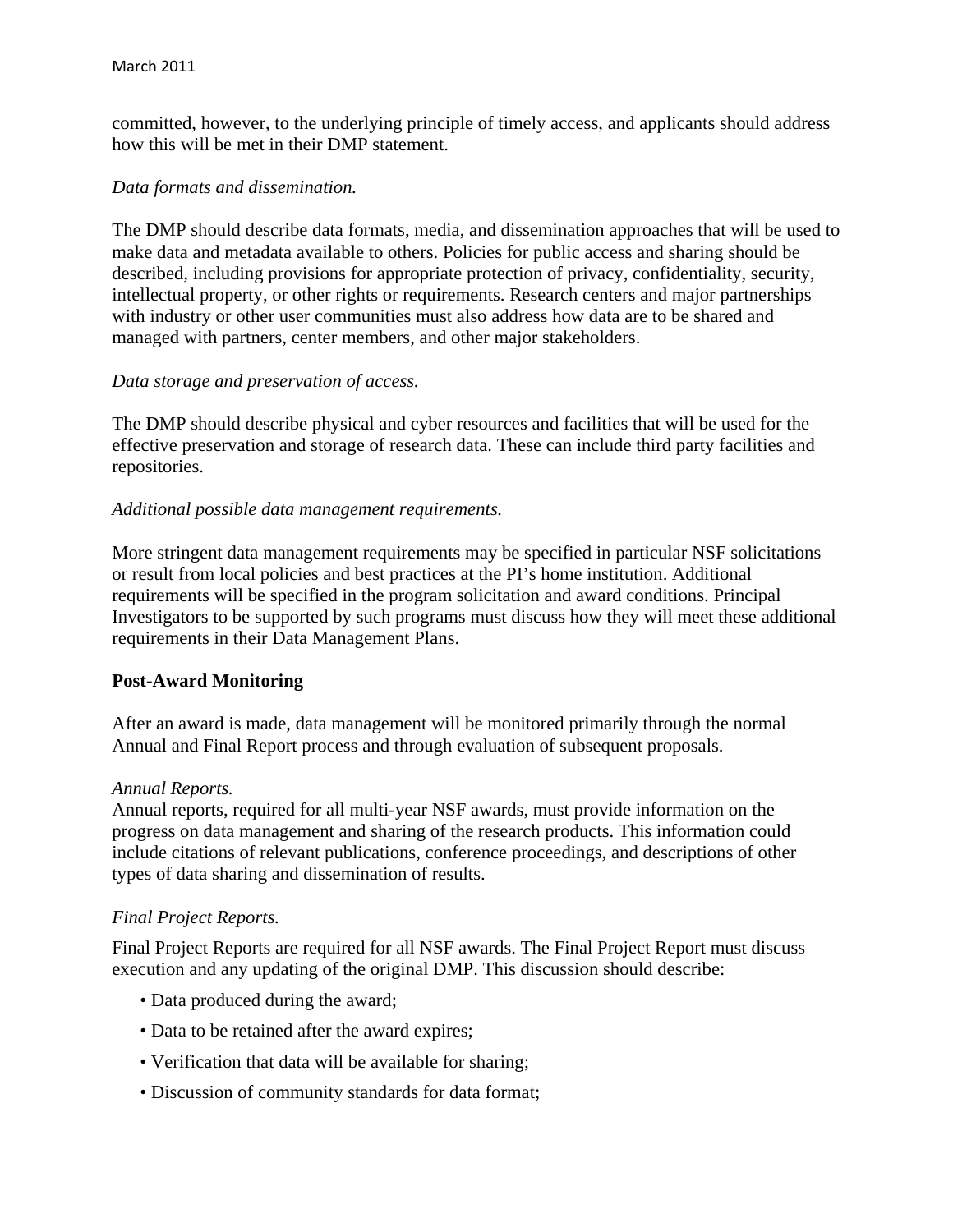- How data will be disseminated;
- The format that will be used to make data available to others, including any metadata; and
- The archival location of data.

### *Subsequent proposals.*

Data management must be reported in subsequent proposals by the PI and Co-PIs under "Results of prior NSF support."

## **Examples**

Some examples specific to EHR follow. These are only examples and every proposal will have its own data management plan that may differ substantially from these examples.

- 1. A proposal for a workshop that will result in a workshop report.
	- a. The DMP could consist of a statement to the effect that a workshop report will be produced and disseminated, e.g., via a website, publication in a journal, or other means.
- 2. A proposal for developing a new undergraduate course in chemistry during which software will be developed to help students visualize chemical reactions.
	- a. The DMP could address how the software will be released (open source, through a commercial license, within the cloud) and how the curriculum materials will be released (in a textbook, on the web, etc.). If data on student learning is also collected, the DMP should include information on how the data will be released (anonymized data, refereed article) and on the constraints for sharing the data to protect student privacy.
- 3. A proposal in an education program that requires all projects to report on the graduation rate of participants.
	- a. The DMP, in addition to addressing other data produced by the project, should state that the graduation rate data will be collected and reported to the appropriate collection site as required by the program announcement.
- 4. A proposal in a program that requires that projects collect data that will be used for project-level evaluation (e.g., survey data).
	- a. The DMP, in addition to addressing other data in the project, should identify the project-level evaluation data to be collected.
- 5. An education research proposal that employs a quasi-experimental approach to testing intervention hypotheses.
	- a. The DMP should identify the data collected, how it will be analyzed, and how the analyzed data will be disseminated. The methodologies used in the quasiexperiment should be part of the research plan and not part of the DMP.
- 6. A proposal in which video data on teaching or instruction will be collected.
	- a. The data management plan should address the form in which the data would be released, e.g., in journal publications or as data files released to interested researchers, and conditions for release of annotated videos for research purposes. It may be that the videos cannot be released because of IRB privacy restrictions.